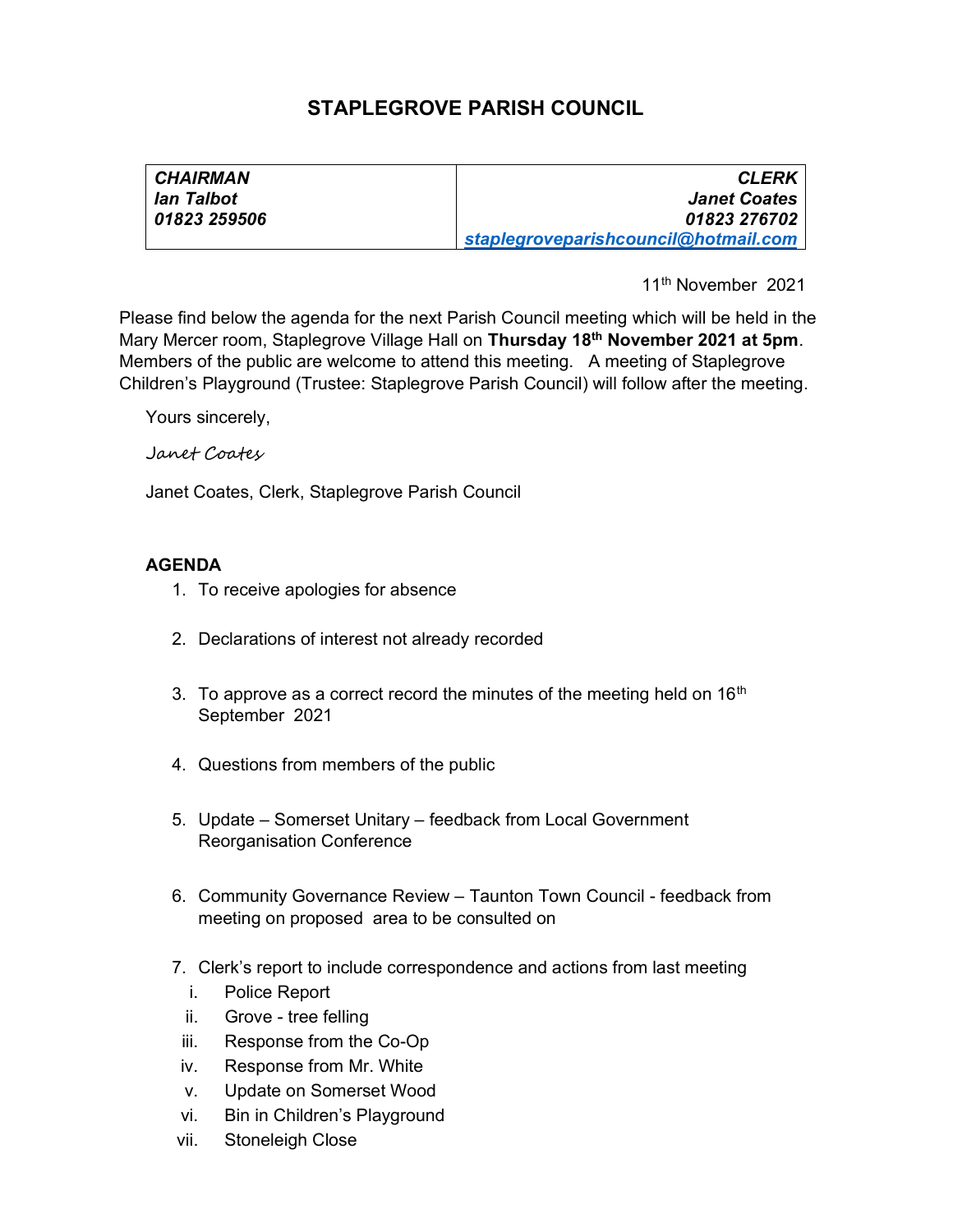### viii. Correspondence

8. North Taunton Development - update

#### 9. Highways

- I. Update on Bindon Road proposal from SCC on yellow lines
- II. Speed Indicator Device
- III. Finger-posts
- 10. Free Trees from Somerset West and Taunton
- 11. Open Spaces
	- I. Footpaths T24/4
	- II. Grove planting of bulbs/biodiveristy
- 12. Budget 22-23
- 13. Queen's Platinum Jubilee update
- 14. Planning Applications details on Somerset West and Taunton website i) Application 34/21/0024/T : Proposal: Notification to fell three Sycamore trees (one multi-stemmed), one Holly, one Fruit tree and two Conifers within Staplegrove Conservation Area at Westerkirk, Manor Road, Staplegrove ii) Application 34/21/0025 : Proposal: Erection of single storey side

extension, alterations & forward projecting porch at 230 Staplegrove Road., Staplegrove

- 15. Financial Matters
	- i. Bank Reconciliations August 2021 and September 2021
	- ii. Budget October 2021
- iii. Receipts and Payments since last meeting see table below

16. Date of next two meetings Thursday  $20^{th}$  January 2022 – 5pm Thursday  $17<sup>th</sup>$  March  $2022 - 5$ pm